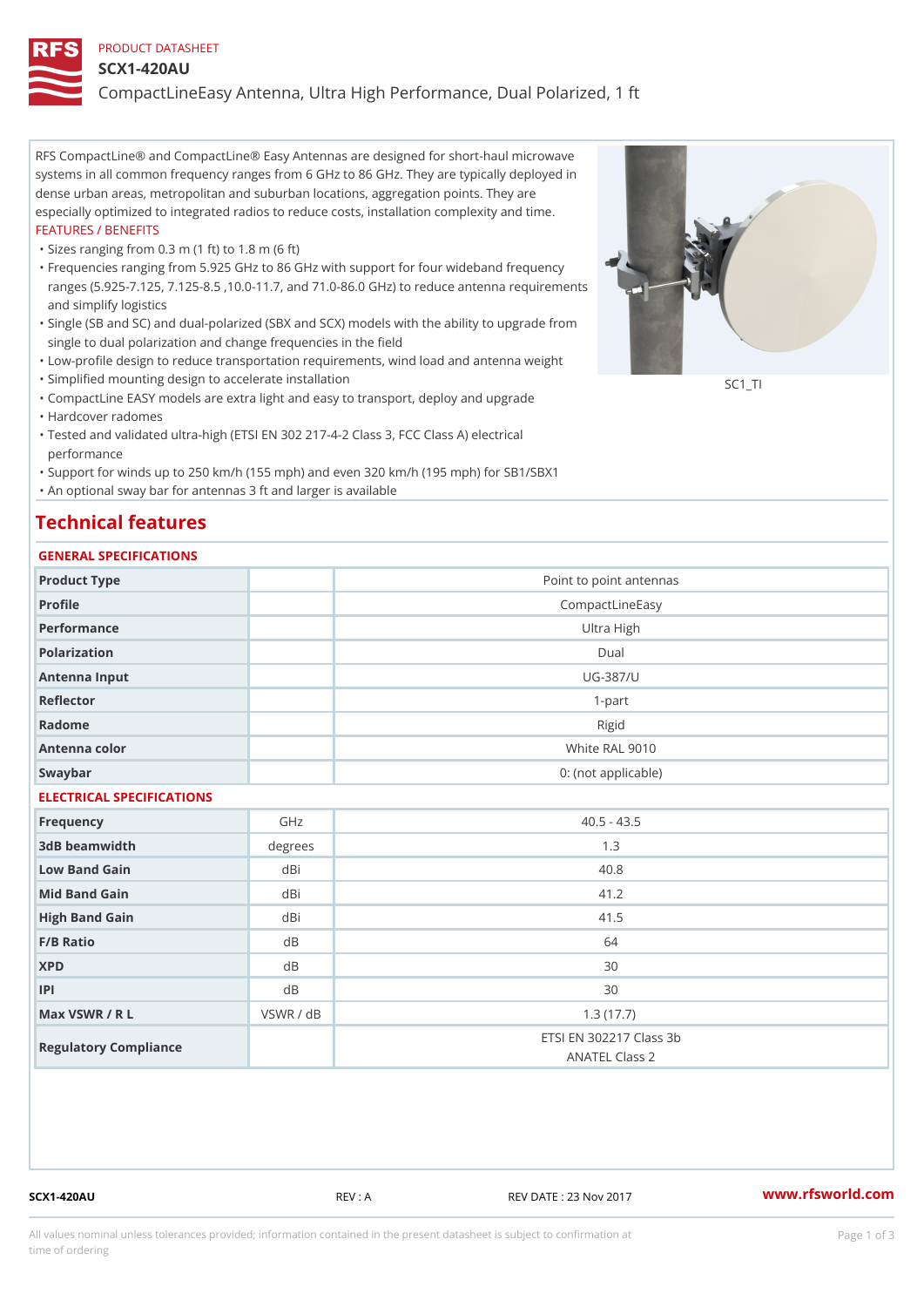## PRODUCT DATASHEET

## SCX1-420AU

CompactLineEasy Antenna, Ultra High Performance, Dual Polarized, 1 ft

| $SCX1 - 420AU$                                                     |                                   |                            | REV : A    | REV DATE : 23 Nov 2017      | www.rfsworld.co |
|--------------------------------------------------------------------|-----------------------------------|----------------------------|------------|-----------------------------|-----------------|
| External Document Links<br>SC1/SCX1 PACKING                        |                                   |                            |            |                             |                 |
| M Torque<br>$maximum$ @<br>survival wind<br>speed Nm (ft<br>$1b$ ) | N <sub>m</sub><br>$\pm$ t)<br>l b | 230 (170)                  |            | Forces 1ft SC               |                 |
| Fa Axial force<br>$max.$ @<br>survival wind (1b)<br>speed          |                                   | 715 (161)                  |            |                             |                 |
| Fs Side force<br>$max.$ @<br>survival wind (1b)<br>speed           |                                   | 354(80)                    |            |                             |                 |
| WINDLOAD                                                           |                                   |                            |            |                             |                 |
| $Dimension_F$                                                      | m m<br>(in)                       | 40(1.6)                    |            |                             |                 |
| $Dimension$ _ $E$                                                  | m m<br>(in)                       | 46(1.8)                    |            |                             |                 |
| $Dim_D - D -$<br>$114$ m m (4.5 _ ir ) $\sqrt{$ ii p $\sqrt{ }$    | m m                               | 270.5(10.65)<br>283 (11.1) |            | Outline_1ft_CompactLineEasy |                 |
| $Dim_D - D -$<br>89mm (3.5_in) Pi(pine)                            | m m                               |                            |            |                             |                 |
| $Dim_D -$<br>$51mm(2_in)Pip@in$                                    | m m                               | 250(9.8)                   |            |                             |                 |
| $Dimension_C$                                                      | m m<br>(in)                       | 165(6.5)                   |            |                             |                 |
| $Dimension_B$                                                      | m m<br>(in)                       | 187(7.4)                   |            |                             |                 |
| $Dimension_A$                                                      | m m<br>(in)                       |                            | 387 (15.2) |                             |                 |
| MOUNTOUTLINE                                                       |                                   |                            |            |                             |                 |
| optional Swaybar                                                   |                                   |                            |            | 0: (not applicable)         |                 |
| FURTHER ACCESSORIES                                                |                                   |                            |            |                             |                 |
| Operational Windspeed                                              |                                   | $km/h$ (mph)               |            | 252 (156)                   |                 |
| Survival Windspeed                                                 |                                   | $km/h$ (mph)               |            | 320 (198)                   |                 |
| maximum<br>Approximate Weight                                      |                                   | $mm$ (in)<br>kg (lb)       |            | 114(4.5)<br>5(11.02)        |                 |
| minimum<br>Mounting Pipe Diameter                                  |                                   | $mm$ (in)                  |            | 48 (1.9)                    |                 |
| Polarization Adjustment<br>Mounting Pipe Diameter                  |                                   | degrees                    |            | ± 5                         |                 |
| Azimuth Adjustment                                                 |                                   | degrees                    |            | ± 15                        |                 |
| Elevation Adjustment                                               |                                   | degrees                    |            | ± 15                        |                 |
|                                                                    |                                   | ft $(m)$                   |            |                             |                 |
| Diameter                                                           |                                   |                            |            | 1(0.3)                      |                 |

All values nominal unless tolerances provided; information contained in the present datasheet is subject to Pcapgelio an atio time of ordering